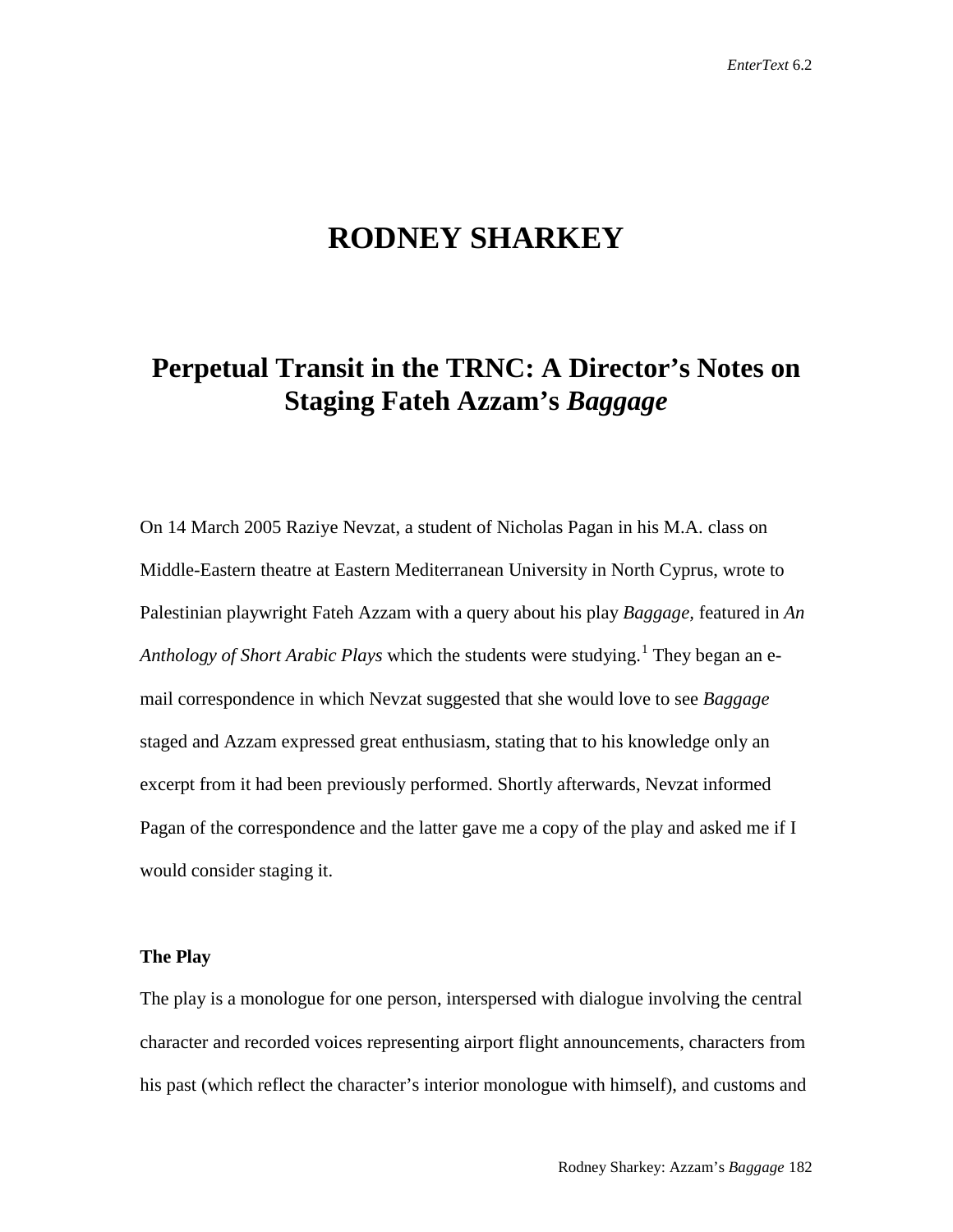immigration officials. In an airport waiting-lounge, this lone traveller is torn between a flight to the future and a flight home. The flight home is ostensibly a flight back to the *status quo* he is seeking to escape. Further, the motif of "home" is synonymous with his refugee experiences as a child and young adult. Simultaneously it represents both an interminable space and a curious absence of defined place. Conversely, the flight to the future represents the possibility of a new start. Early in the play during a robust interrogation by disembodied voices, ostensibly representative of Customs Officials but metaphorically representative of Israeli authorities, the traveller recounts his life experiences as a young boy during an attack on his village, his subsequent displacement and refugee experiences, and the collapse of a love affair as a result of his inability, or unwillingness, to leave his troubled past behind him. Throughout his narrative we listen as he acquires baggage from various sources—an old neighbour, his father, his exlover—and sympathise with his inability to break free from his past. The play concludes with permission granted to board the flight to the future, but with no baggage allowance. The traveller, desperate to board the flight, nonetheless refuses to leave his baggage behind. The curtain falls on a man torn between letting go of his past in order to start again, and standing by his experiences in order not to forget.

When I read the play I liked it immediately. There are some weak aspects, chief among them a re-imagined passage of tender but nonetheless awkward reminiscence between the central character and his ex-lover; but the central metaphor examining psychological baggage is remarkably fresh, functional and surprisingly without overtones of cliché. Certain other factors also prompted me to direct it. As a play it would work well for the local audience who, like the traveller, live on the margins as a result of their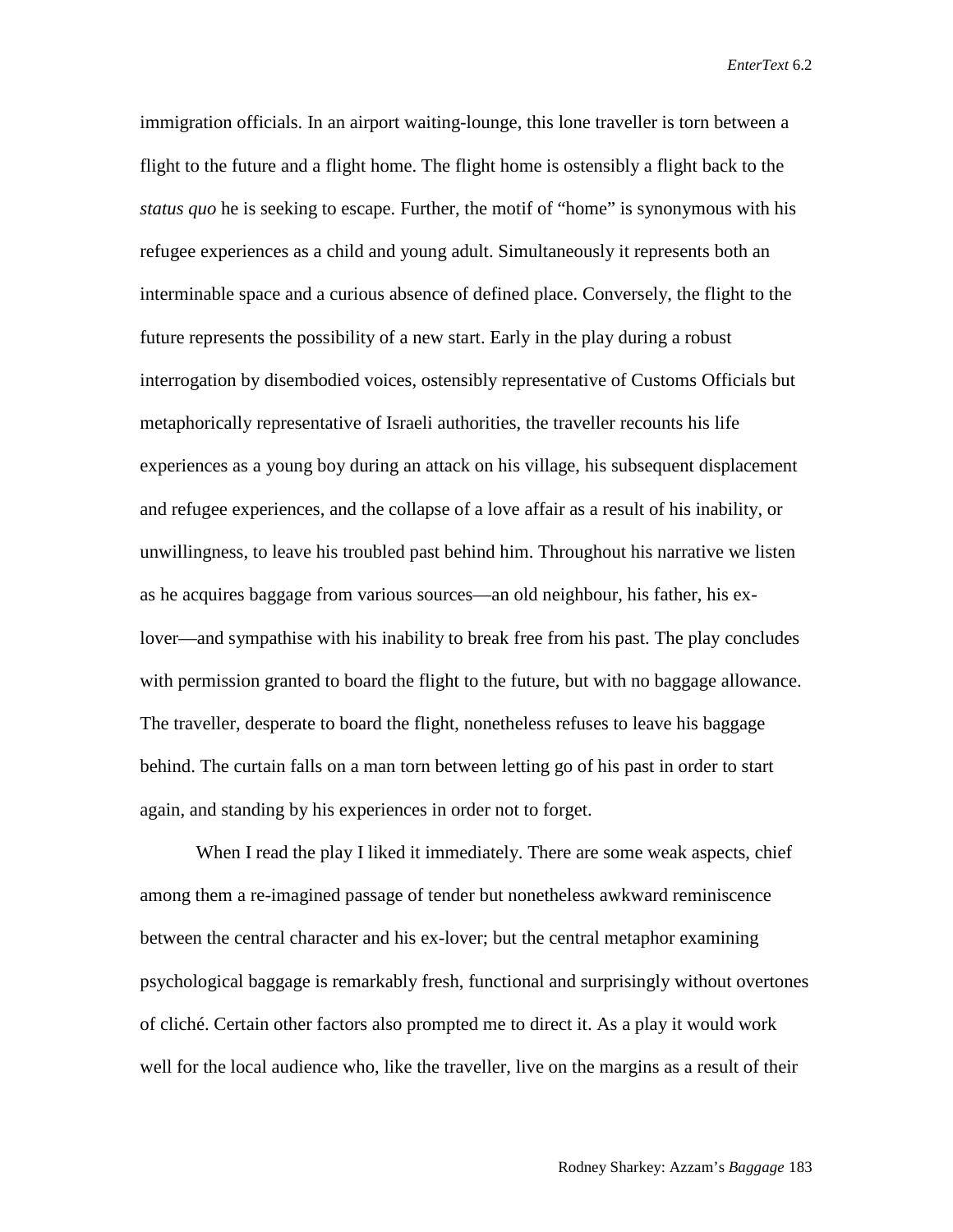own experience of armed conflict when Cyprus was divided in 1974. At approximately forty-five minutes it is also of a suitable length to keep an audience that is unfamiliar with the theatre focused and attentive. For me, then, the core issues revolved around the actor who would play the central role and my ability to direct him. Apart from the bags, everything else would have to be absolutely skeletal, given that no money would be available for the production. Yet, in my mind even at that early stage, bare seemed the best way to complement the traveller's isolation.

In the meantime Pagan had contacted Azzam who informed him that in his role as director of Forced Migration and Refugee Studies at the American University in Cairo, the only time when he could attend was the last week in April, as he would be busy either side of these dates with lectures, exams and the annual International Refugee Crisis conference in Damascus. Performances were then designated to begin on 26 April for four nights, leaving us just short of a month in preparation time. Azzam would attend on the opening night and give a lecture afterwards followed by a Question and Answer session.

### **The Production**

Auditions are advertised on the university mail-server and through posters on campus. Ideally I would like to cast a Palestinian in the role but none turn up for audition. A Palestinian student of mine informs me that most of the Palestinian community believes that a play about their plight will not make any real difference so they won't be coming. Similarly, there is a noticeable absence of Turkish Cypriot candidates for the central male role. Here I see immediate parallels between both communities insofar as neither culture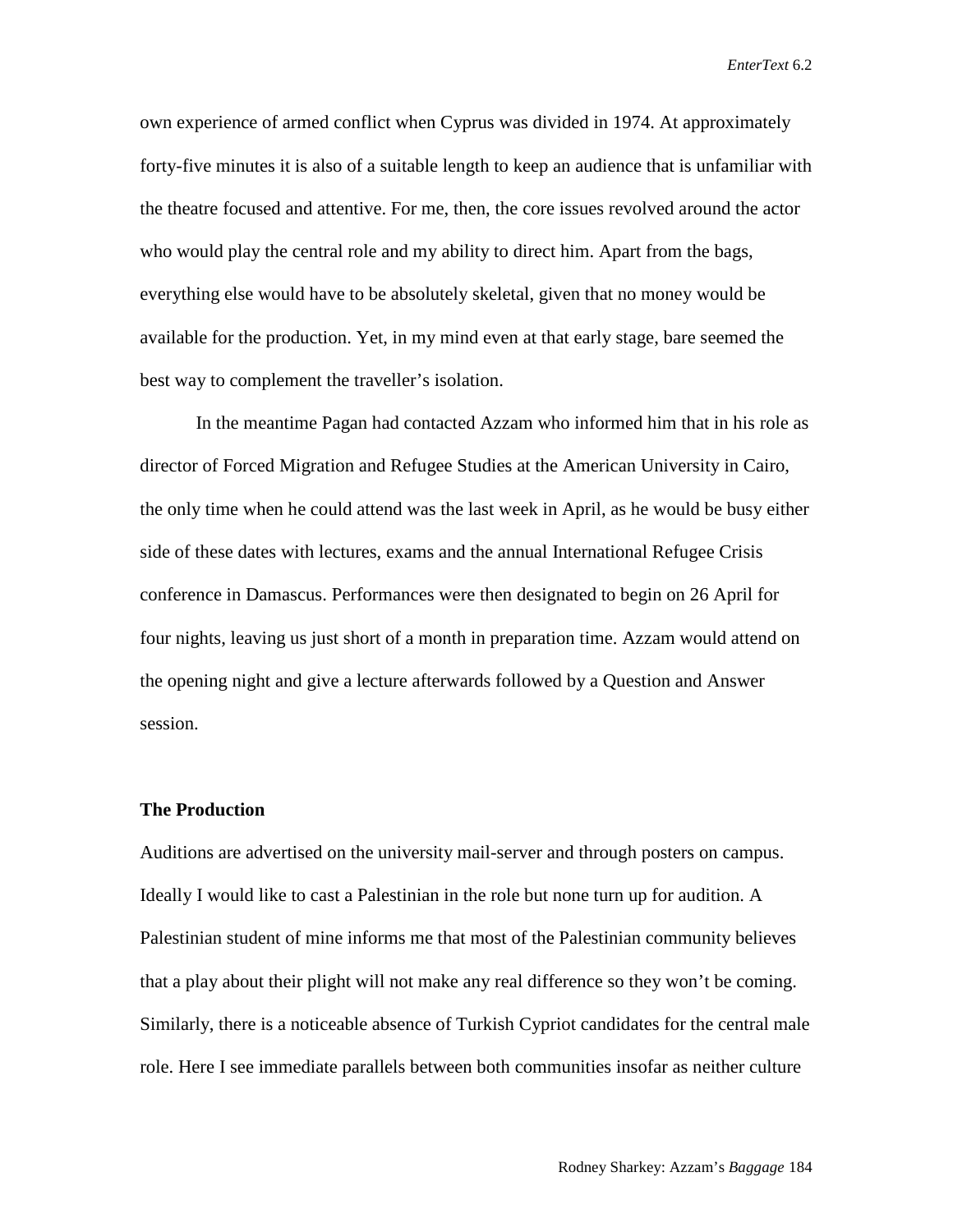has sufficient prior examples of art making any practical difference to their situation. Yet it is also true to say that neither community has sufficient exposure to the cultural impact of theatre to understand how it can energise, and indeed critique, the self-image. Being familiar with the Abbey Theatre riots, and the transformative effect they had on Irish politics, I plug on looking for a suitable actor.

<span id="page-3-0"></span>A tall, slim, Eritrean named Hany Berhan is by far the best of the auditions. I give him a passage to read in which the pre-recorded voice of a customs official questions the traveller aggressively. I read the official's lines and he performs wonderfully, clearly and with immediate recognition of context. On each further reading I raise my voice and level of verbal aggression, and he mirrors me instinctively. Additionally, I choose the female announcers and the lover, all of whose voices we will record and playback during performance in order to accentuate the traveller's alienation from others, and also, as Azzam intended, to allow the interrogation scenes to function metaphorically. There is a great diversity of accents available ranging from local Cypriot (fluent English speakers, heavily accented) and "London Cypriot" (born and raised in England, native speaker, cockney accent), to Jordanian (fluent English speaker, mid-Atlantic accent) and Sudanese (Fluent English speaker, received-English pronunciation). As a result of the university's multi-culturalism, I am fortunate enough to have the background sounds of an international airport.

When we begin rehearsals Hany is enthusiastic about the play. He tells me that he can identify with the traveller because as a small boy during the war for independence in Eritrea he was ferried at night from truck to truck—trucks which were frequently searched for refugees—as his uncle sought to get him and his sister to safety in Djibouti.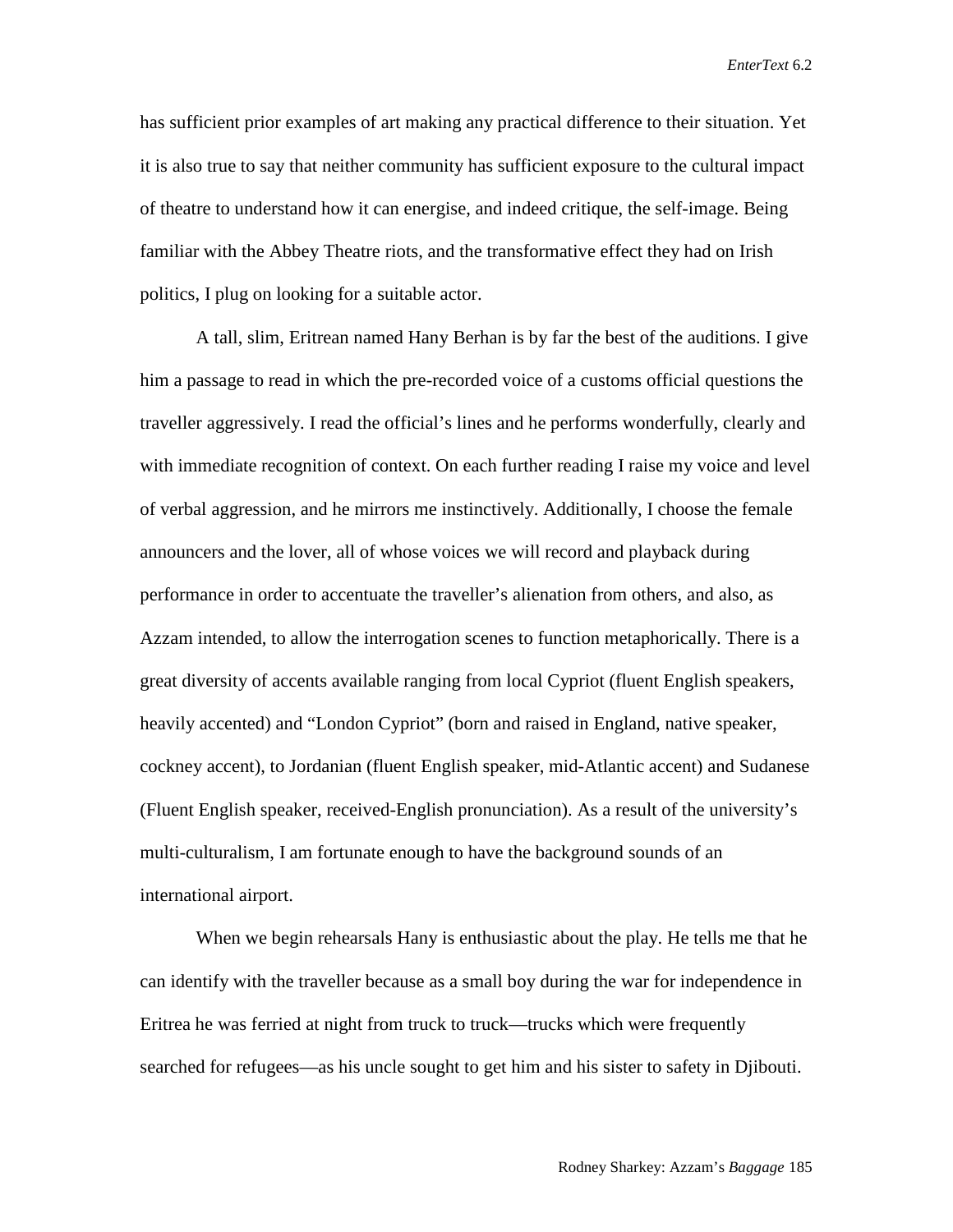He speculates that if they had been discovered they may well have been killed. He now lives with his mother in Dubai, but his memories of the war are vivid and he believes that they will help him in the part. I encourage him to tap directly into these memories for the next three weeks and to try to relive all of the feelings he had. I give him a brief breakdown of method acting techniques and suggest that trying to become the character by recalling personal feelings that might mirror the character's experiences is the best approach. I tell him the story of Daniel Day-Lewis "being" Christy Brown night and day for the duration of filming *My Left Foot*. I also push for a context in which he can make further identifications by asking him what he will do when he graduates, and he's not sure. He's studying engineering and hopes for a job in the field but he doesn't know where that job is to be found, whether his mother will be still in Dubai, whether he will be good enough to graduate in the first place. I, in turn, focus on this "in-between-ness," the lack of certainty, and contrast his position with the majority of the local Cypriot community who grow, study, build, marry, raise and die on the island, without ever contemplating leaving. I suggest that he imagine that his life takes place in an airport with "no direction home" for the next four weeks.

In turn, he asks me something about my own experiences. What has happened to me that I can bring to directing this play? I explain to him about the political situation in Ireland and how conflict is endemic in the stories that define the country. I tell him that although the Republic of Ireland is relatively peaceful, I once experienced a bomb, in Dublin in 1974; a bomb that blew my father clean through the front door which, luckily, was glass. I tell him about what I saw in the street outside. I also tell him that as a keen traveller I have been in many airports in the western hemisphere so I know the "waiting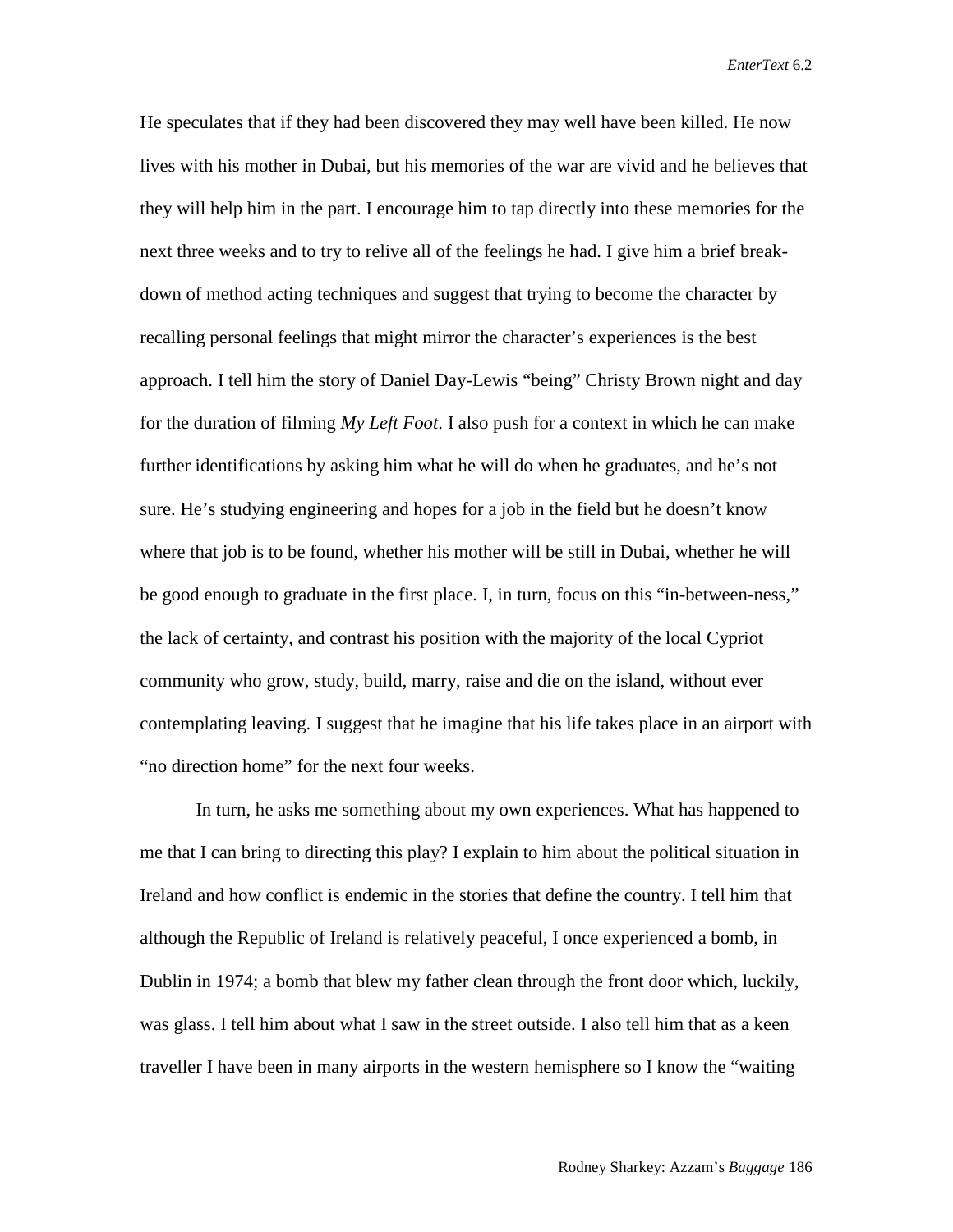for" feeling of the airport only too well. Further, and perhaps most importantly, I grew up in a small twenty-roomed hotel so my living space was a site of perpetual arrival, departure and transit, people coming and going with luggage, constantly. I added that to me, as a ten year-old boy, the people on their holidays never seemed to be as happy as they should be, always worried about connections, or flights, or tours, or tickets. I stress to him that this anxiousness is a part of the great dilemma that torments the traveller, and that, at root, you do not have to be a Palestinian or an Israeli, or even have experienced armed conflict in your life, to understand the great yearning at the core of this play. He's relieved to hear this because as an African playing a Palestinian, he's not sure that people will take it seriously. I tell him that reality has nothing to do with it. It's about "makebelieve" and making people believe. And with a smile he asks me why, if reality has nothing to do with it, I asked him to quarry his own feelings and bring them to the part? I suggest that we've talked enough and now its time to act! I can only hope he's this sharp in performance.

The rehearsals are intense, three times a week for three weeks. The physical dimension is the most difficult to establish as his instinct always prompts him towards realistic physical movement. We begin the rehearsals by focusing on the movement in the play's opening five minutes, in which there is no speech as the traveller enters and enacts a series of reactions to the airport announcements. In these moments, the movement with the bags is vital and will define much of the traveller's unspoken history and psychological state for the duration of the play. We work on an entrance from stage right, moving straight across the stage towards stage left, with the traveller virtually obscured by the baggage. Hany intelligently represents this burdened movement as a struggle, but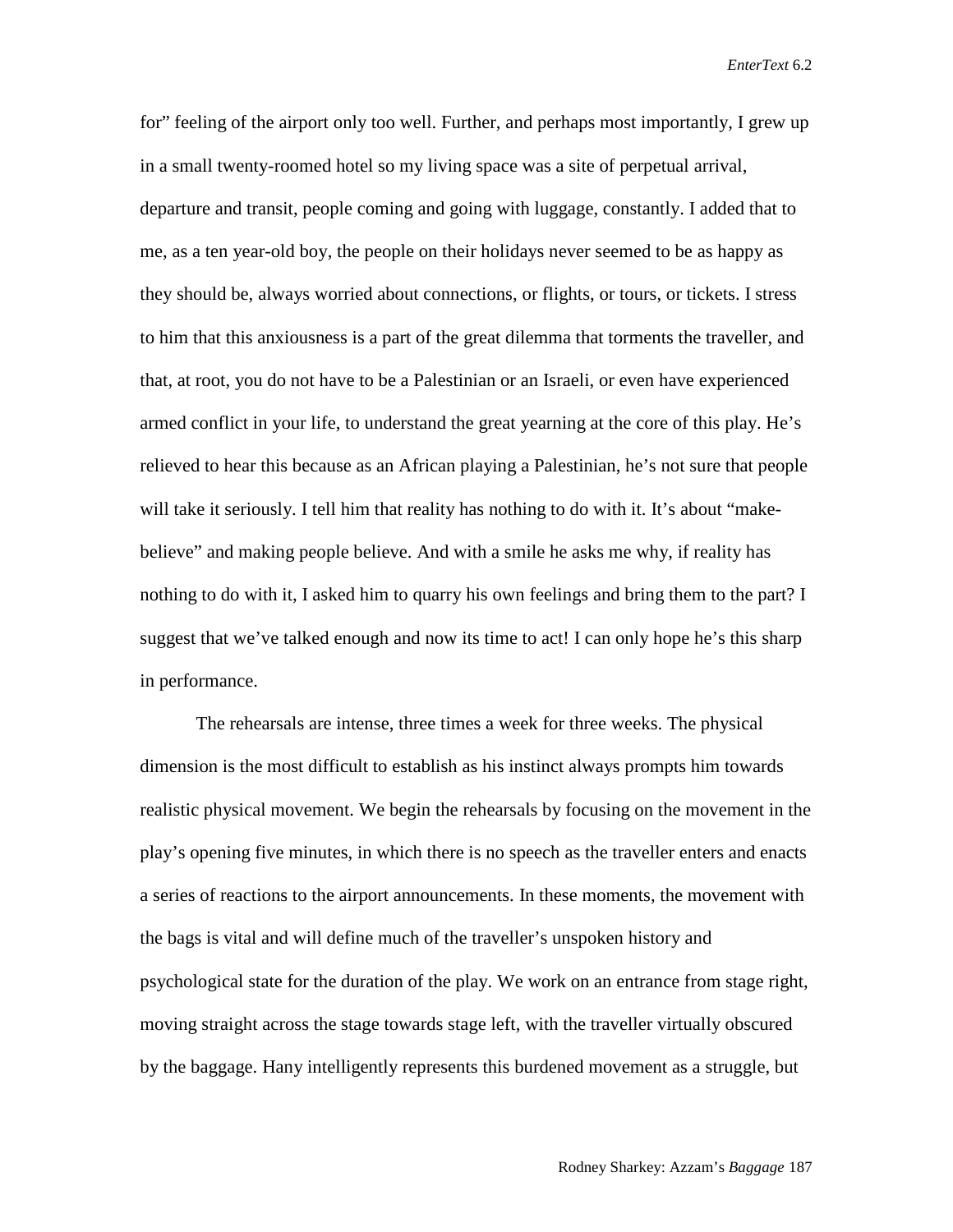in his grappling with the weight of the bags there is no rhythm. It lacks theatricality and lends the traveller no dignity. Reluctant to show him what to do, I go through warm up stretches with him again, and I ask him to consider how the slow stretch movements could be transported into the act of dragging the bags. Yet when we resume it's still too fraught and runs contrary to the metaphorical dimension of the "baggage" wherein we slowly learn that the past is a great burden. As it stands Hany's traveller would be too worried about impending cardiac arrest to be overly concerned about the past, present or future. We try some alternative configurations with the bags all of which flounder, and so we take a break I suggest that we want weary movement here; almost exhaustion, but determined weariness, not struggle; the struggle comes later, with the memories. I explain to him that we have to focus on rhythm and I expound on how everybody has it; how it is nature itself. I explain to him that he has to try to hypnotise people with his body so that he can manipulate them. I then demonstrate how walking is a process of stopping yourself from falling down, and how this takes rhythm. As I begin a slow walking movement to demonstrate, I suddenly stop short. Out of the blue, I realise that he's wrestling with normal bags, but I want him to pull Samuel Beckett's bags! I recall a performance of *Act Without Words II* that I once saw in Paris, where the repetition of packing and unpacking the bags was both deeply frustrating and utterly mesmerising, simultaneously. I get the DVD and play him the Gate Theatre's production of *Krapp's Last Tape* with John Hurt as the ageing recluse. I replay Hurt's slow, methodical peeling of the banana at the beginning and Hany starts to nod in understanding. Then we watch the opening five minutes of *Film* as Buster Keaton tries unsuccessfully to evict cat and dog from his tiny garret (as he opens the door to deposit one animal outside, the other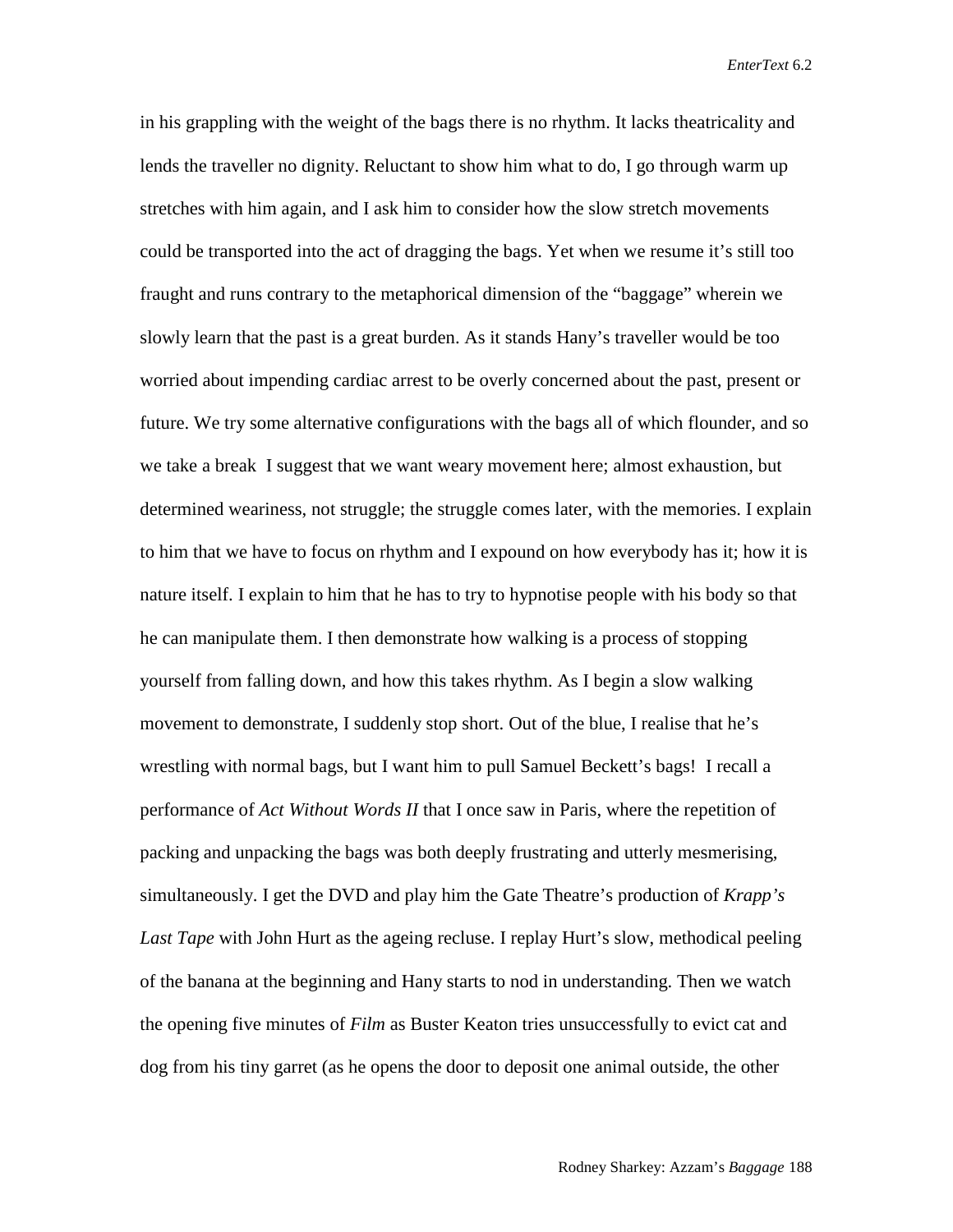returns). Hany is now laughing. From here we try the opening scene again, and it starts to work. He adopts a repetitious cycle of leaning forward, heaving himself upright as the case comes behind him, and back slowly into the forward lean again. He has taken the information about walking averting falling down quite literally, and accentuates the bending of the knees with wonderful timing. In an instant the empty space of the dim lecture theatre is immediately rounded out to its extremities by the traveller's rhythmic advance.

With Beckett now in mind, and the action between arriving centre stage and the traveller beginning his monologue taking four to five minutes, I start to recognise the potential for utilising that strange Beckett repetition which both annoys and amuses the audience. Logically I think that this is probably a big mistake, as this play is not a comedy, or even a tragicomedy, and the idea of playing the opening for laughs—given the nature of the subject matter—is highly problematic. And yet, instinctively, it feels right for now. I reassure myself by remembering that I have poured out twenty-two years of my life in academia. I specialise in post-structuralist hermeneutics and can talk Barthes, Benjamin, Baudrillard and Brecht all day long, but when it comes to directing for the stage, I leave all that aside and follow instinct, and intuition. The script dictates that Hany must sit on his suitcase, read a newspaper, ignore various announcements while immersed in reading, and then react only to the (surreal) call for a flight to the future, at which point he has to gather himself together at speed to get to the gate. He is then abruptly stopped in his tracks by the announcement of a flight home, wherewith the dialectic struggle between home and away that drives the play is established. Hany sits on the case and we try a variety of routines. We identify the future as stage right and settle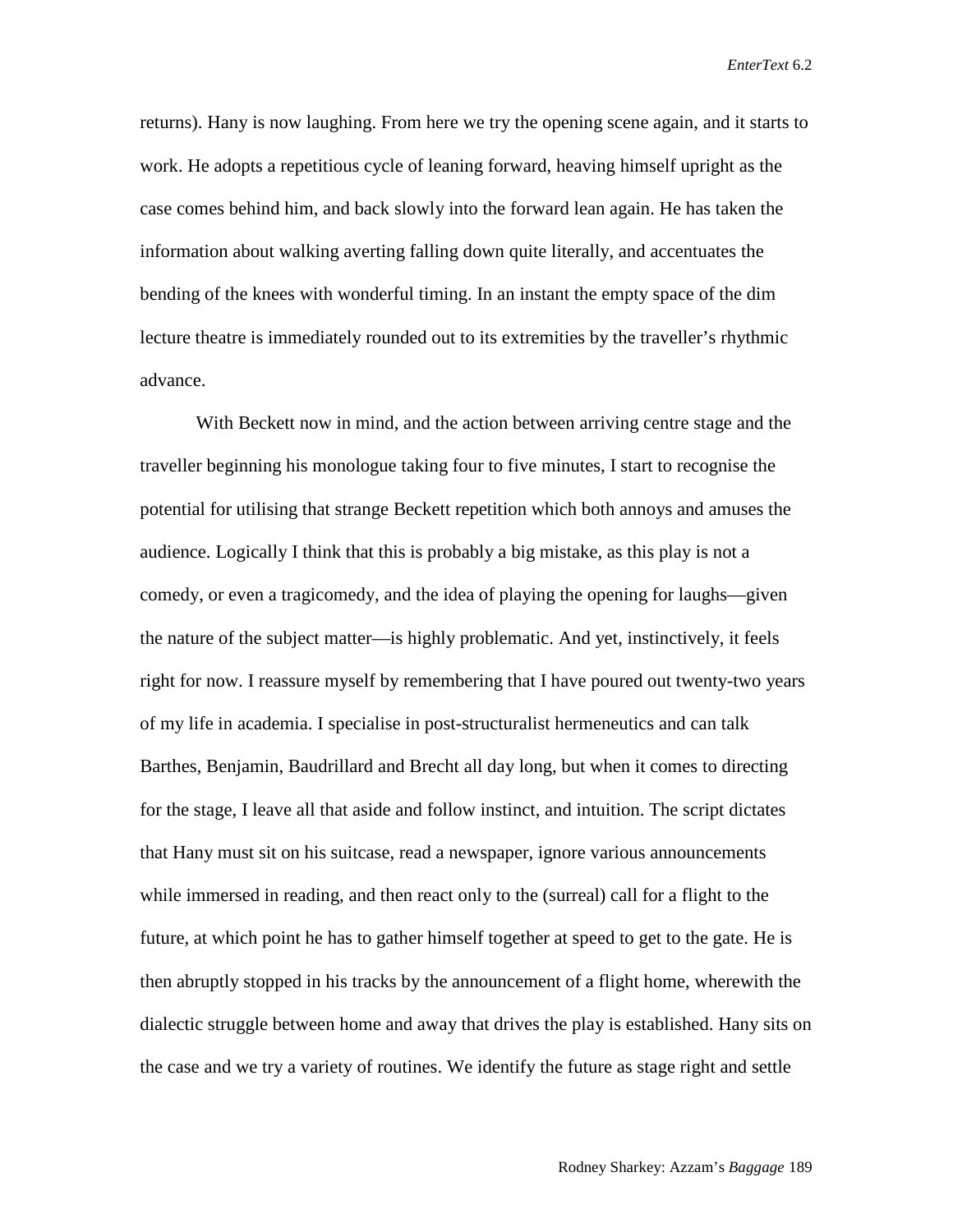for projecting one of the bags, held underarm, into the future as a result of the traveller standing excitedly once he hears the flight call. Almost immediately however, the other bags refuse to allow themselves to be gathered up, marooning him in the present. Further, at each attempt to hoist and hold a bag on a shoulder blade, the corresponding bag on the alternate shoulder slides down the adjoining arm. For a cycle of four repetitions he loses one shoulder bag as each respective shoulder is relaxed to accept the weight of the other shoulder's incoming baggage. The result is pure Beckett *and* Chaplin. Although Beckett never tired of citing Chaplin as a key theatrical influence, it was not until directing a scene for comic effect with Beckett in mind, that I could see the influence of Chaplin with such clarity.

As the rehearsals progress, I learn quickly that Hany is that rare breed of amateur actor with potentially limitless ability. The emotional hook in the play is when the traveller recounts his memory of an attack on his village, and Azzam's writing at these moments is excellent. While the traveller is being interrogated about his baggage, a question about his carpet-bag triggers a long flashback and he is immediately catapulted back to the attack, *in medias res*, from where he must flee all over again with his mother and Abu Ahmet, their neighbour. The moment when the traveller realises that Ahmet who must be imagined as lying face down in the dirt—is dying from a bullet wound, produces a stricken silence as the traveller attempts to free his hand from the desperate man's grasp. Hany proves that he can easily negotiate the emotional arc between an adult's triggered memory in the relative calm of the airport, the chaos of mortar and bullet experienced by a child, and the intense stillness and poignancy of Ahmet refusing to let go of the youth's hand until he takes the carpet-bag. I throw up a few questions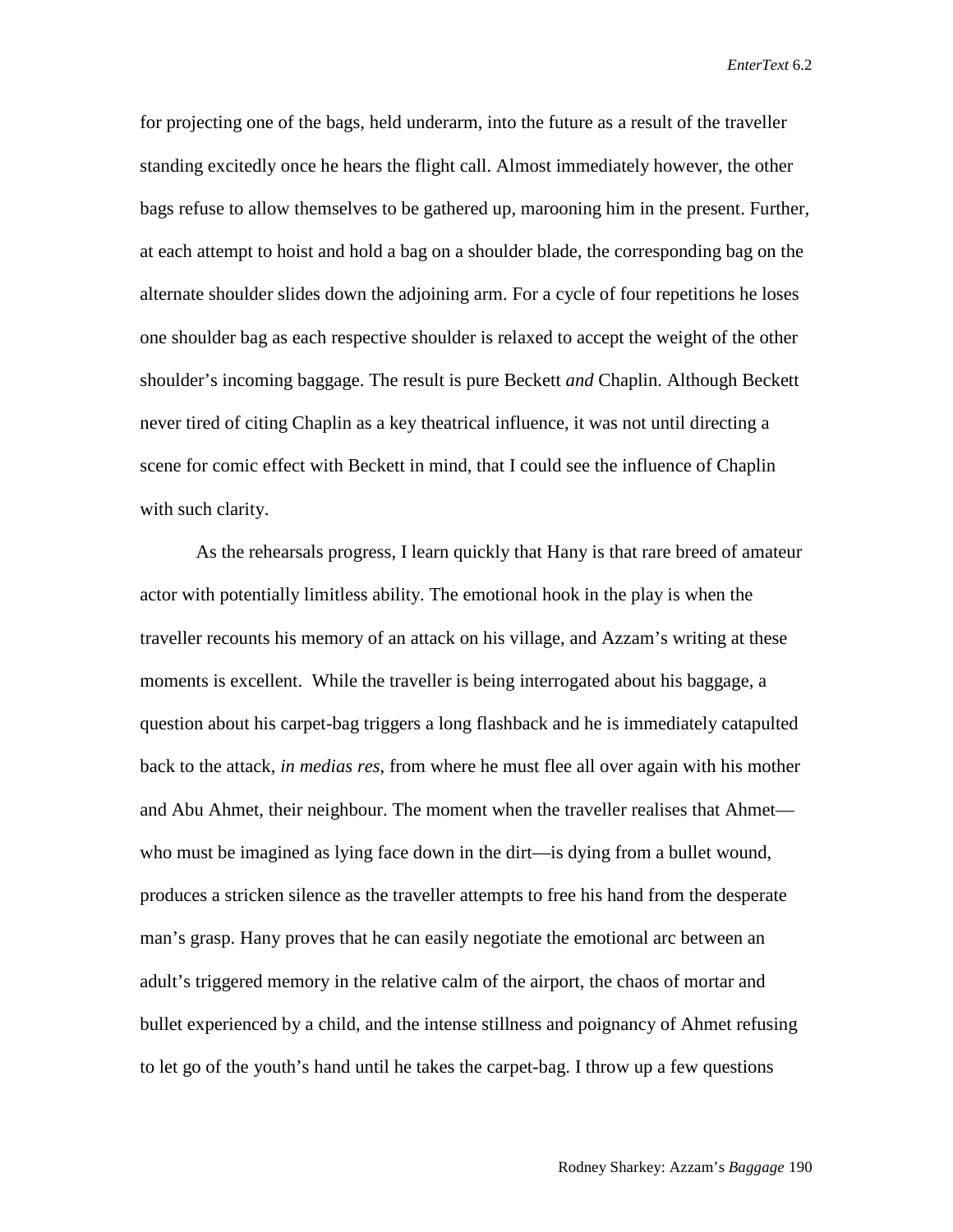about physical movement in the piece, such as how a mother would respond to the need to evacuate a child, and how a child would respond to being unable to flee from the grip of a dying man. Within thirty minutes, Hany is miming the act of running while holding the hands of taller people and reflexing across the stage in horror while his hand appears nailed to the floor. Watching with interested visitors who have attended the rehearsal, the play begins to unfurl its potential before us.

As to the accompanying voices, there is a problem once we record them and rehearse against the playback. It is jagged and lacks life and the cues for Hany are too intermittent to get a rhythm going in the call-and-response structure. As a talented amateur he needs people to play against and here his inexperience comes to the fore as I can feel him trying to remember the mood of each original announcement when he should be reacting to the playback, which itself is uneven and flat. Azzam's intention in designating recorded voices was doubtlessly to isolate the traveller from human contact and portray his experience in the airport as one of routine humiliation, but at this amateur level we lose far too much energy and so the use of recorded voices is jettisoned. The female cast are delighted as now they will be performing live off-stage, but I'm further troubled. Already I've introduced a note of comedy I'm fairly sure was not intended, and now I'm altering the fundamental structure of the play. Moreover, the first time the writer will see it is in public performance.

For our final dress rehearsals we move into the venue, an old Nestorian church in the town of Famagusta, which seeps atmosphere from the walls. I position the women either side of the stage, mid-auditorium, and back of the auditorium, behind curtains. The effect of their collective voices coming out of the darkness succeeds in focusing all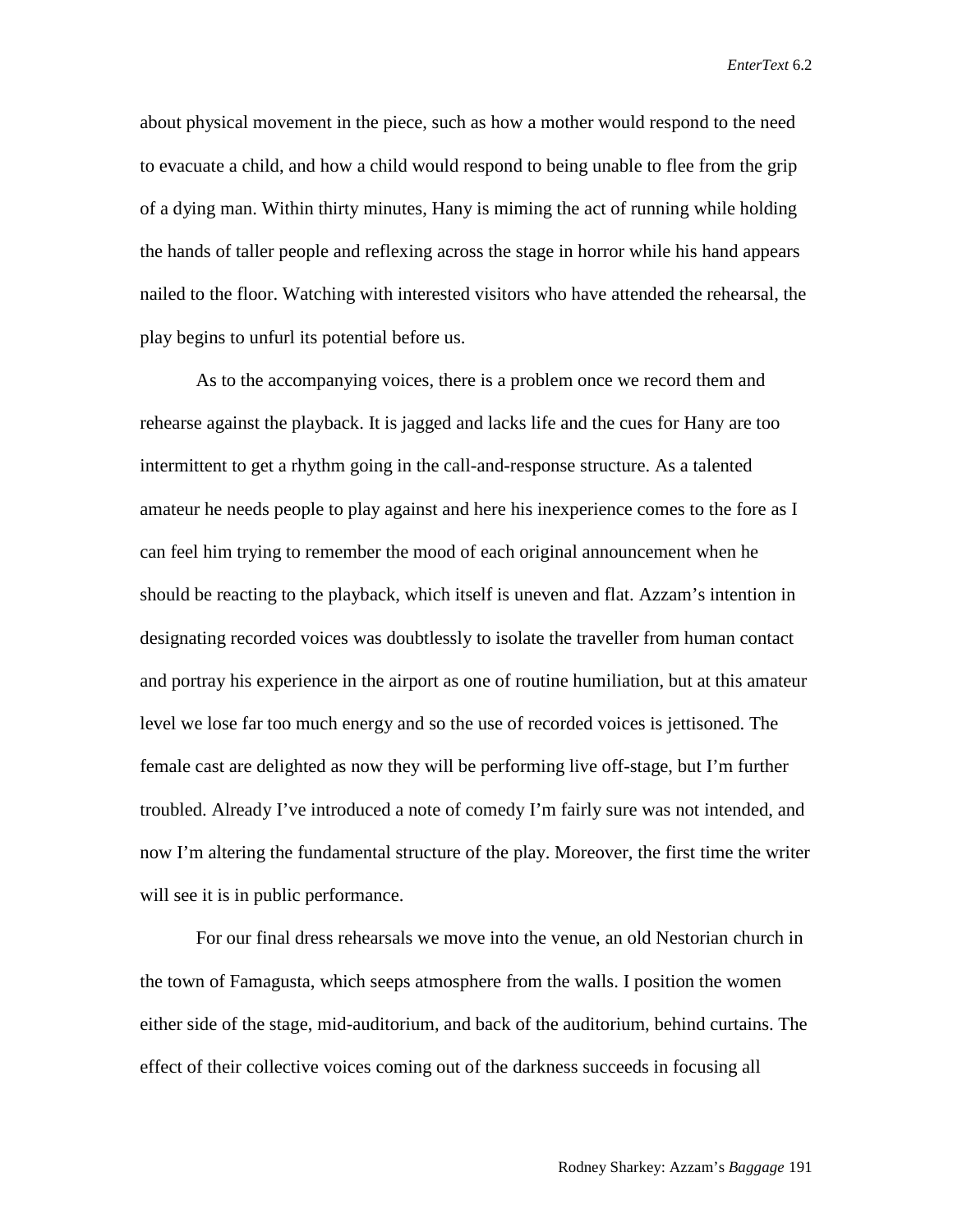attention on the traveller, as the audience scrutinises him for a response. I've drafted in sound and lighting "engineers" to run the airport, school-yard, and battle sound-effects, and the three stage lights available. Mehmet is a London Cypriot and Rustam is from Almaty but lives in Georgia. I inherited Rustam from two graduate students I knew at the university two years ago. While they were near-fluent English speakers, Rustam has little or none, but he visits my office regularly and manages to communicate a tale of exclusion and reprisal as an unwanted Kazakhstani in T'bilisi. Given the nomadic nature of almost all the cast he must play a part. During a rehearsal break I overhear Mehmet telling Hany about being "a bloody Turk" in London, and "a bloody cockney" in Cyprus. He says he identifies with the traveller, neither here nor there, always in-between. Natasha from Jordan tells a similar story. She raises Arab suspicion at home because her father is American. Suzannah, who will play the ex-lover with such intensity that Azzam will later admit to being moved, cannot even begin to answer the simple conversational question "where are you from?" Born of a Sudanese father and Russian mother, she has lived in England, Sudan, Russia, Dubai, Doha and now Cyprus. She carries a Russian passport as the lesser of two restrictions, but when customs officials see the Russian passport and her dark skin they usually take her aside for interrogation. She translates all of the lighting instructions to Rustam in Russian, and I sense a significant bond growing between all of them.

However, as we run through a final dress rehearsal, the re-imagined love affair towards the conclusion of the play is flat. In our favour, the church's old pulpit is perfectly placed to allow the traveller to ascend to the metaphoric heights the love affair takes him. From here he can see beyond the refugee camps to people leading normal lives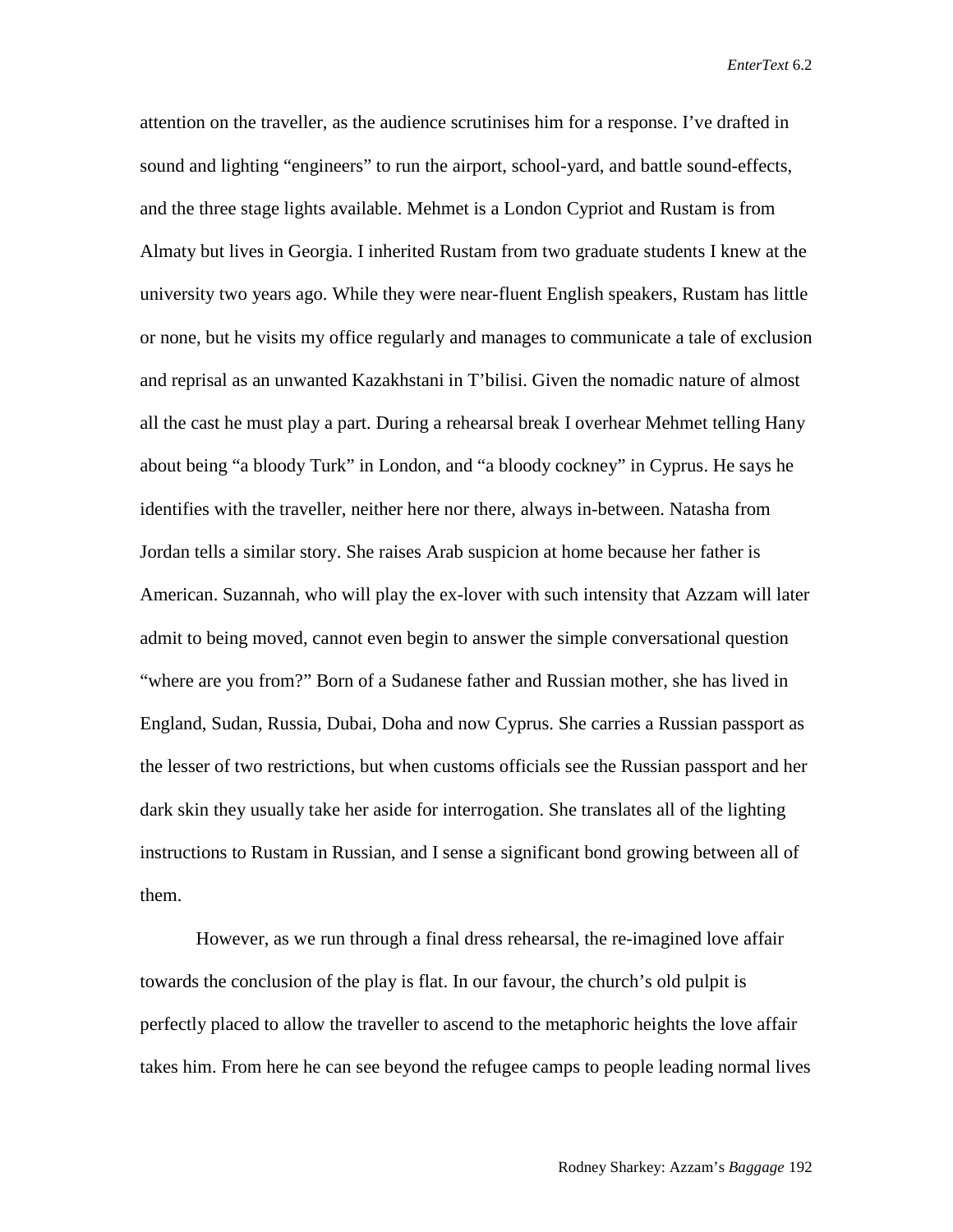but he is drawn back down to earth by the sight of Abu Ahmet's carpet bag lying unprotected and unwanted on the stage. The first part of the lovers' dialogue has great energy but the last third of it seems repetitive and unnecessary. I decide that the scene is too long and so start to cut lines towards its conclusion. This puts all participants on edge as the close of the recollected lovers' dialogue segues back into the airport and to the present moment, at which point all announcements, sounds and lights come back into immediate effect. The nervous energy this creates raises the action out of its torpor, and I immediately end the rehearsal. The cast protest; they are on edge, unsure if they have it down to their comfort. Consciously, I'm sure the lovers' dialogue is too long but perhaps unconsciously am I changing the script at the last minute to banish any possibility of complacency? Either way I tell them we're finished and tomorrow we're in the spotlight. They ask me will it be O.K.? I am reminded of Geoffrey Rush in *Shakespeare in Love*: "It'll be fine. It just will, it's a mystery." I go home to short bouts of fitful sleep.

On opening night there is a full house and Fateh Azzam is in attendance. The little raggle-taggle bunch are nervous, but confident, and when the lights go down they are MAGNIFICENT. The audience, unfamiliar with the codes of theatre, is stiff at first, nervous and unsure about how to react. But the cast collectively sense the public's insecurity and react to this by leading them into the performance with calm authority. Such moments are nirvana for the amateur director. Reticent or unwieldy audiences can often feel foreboding for first-time performers and the result is usually a respectful but flat stand-off. Tonight the *Baggage* cast is so full of confidence that they seem almost to jostle the audience to attention from three sides of the theatre, as first the announcements and then Hany's opening mimes draw them right into the moment. The early knock-about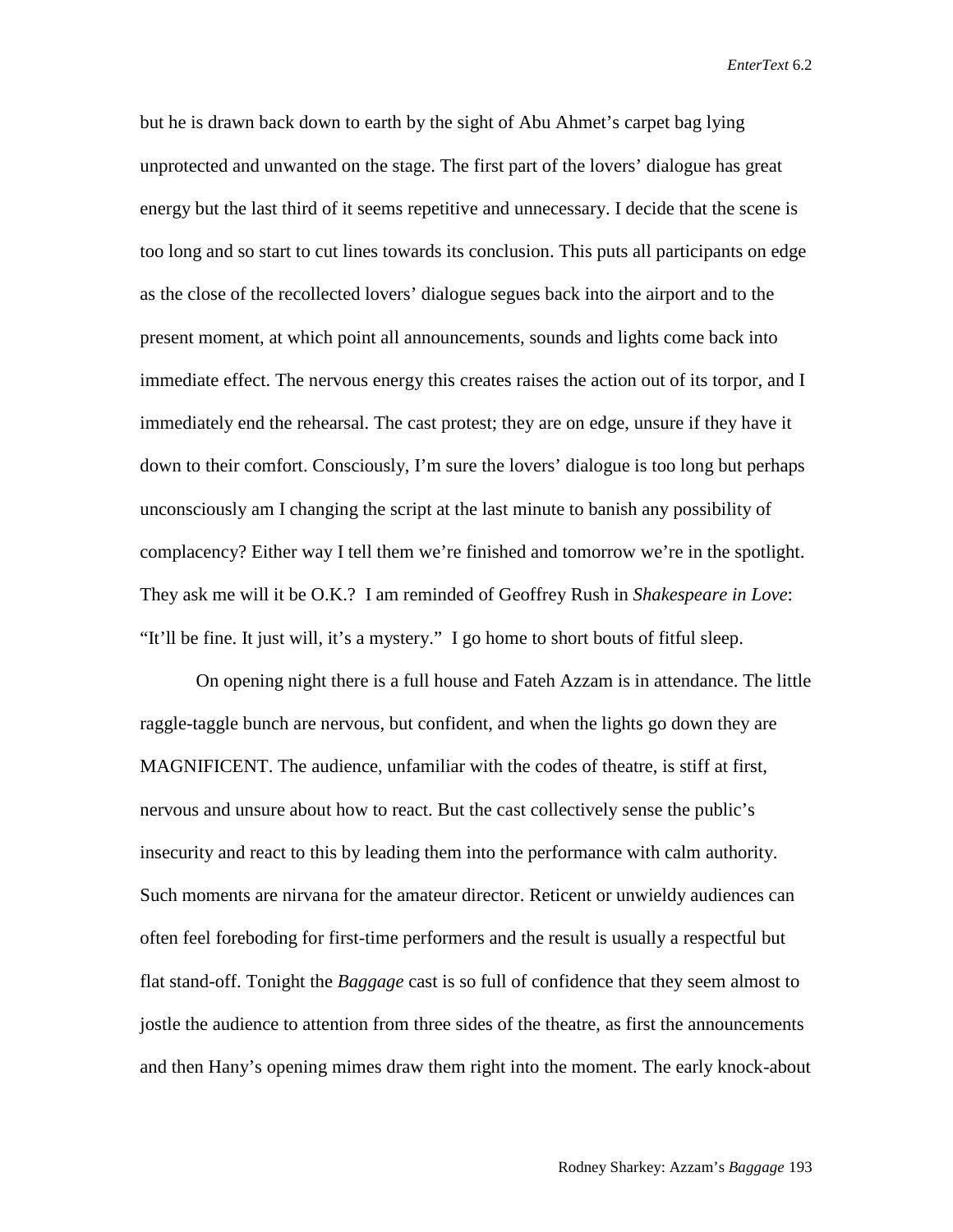comedy relaxes the audience and then, when they are enjoying themselves, the attack on the village metaphorically knocks them sideways. The play's hook thus embedded, Hany goes from strength to strength as we follow him from refugee camp to refugee camp, from militia training ground to his discovery of the wonders of books, to his partly heroic, partly tragic, inability to jettison his political convictions for a comfortable lovelife with an understanding admirer. Finally, as the lovers' retrospective dialogue fades, dimmed house-lights return to their full glare and the airport sounds resume their noisy machinations, a rush of audience energy mirrors this noisy enlightenment. They had been so absorbed in the story that they were clearly surprised by the simulated juggling between past and present, and the result is that the customs officials' decision regarding Hany's right to travel to the future is undertaken against a backdrop of silent and anxious anticipation. Then the enraptured audience responds with barely concealed triumph to the news that he can fly to the future and with palpable shock that it comes with the caveat of no baggage allowance. As the stage lights fade on a character torn by a decision that cuts straight to the very roots of his being, the audience remains transfixed. House-lights fade to black and we all sit in total silence. I let soundlessness linger and feel my heart beat slowing in its welcome calm. I am beginning to relax in the knowledge that our show, unlike the traveller, has made it safely home. This moment of silent suspended animation has been produced by the voices of disenfranchised kids from around the world metaphorically coming out of the dark—and I want it to linger as a testament. Yet it is suddenly shattered by the thunder of five hundred hands signalling that there have been grateful witnesses who will not be silenced, temporarily at least.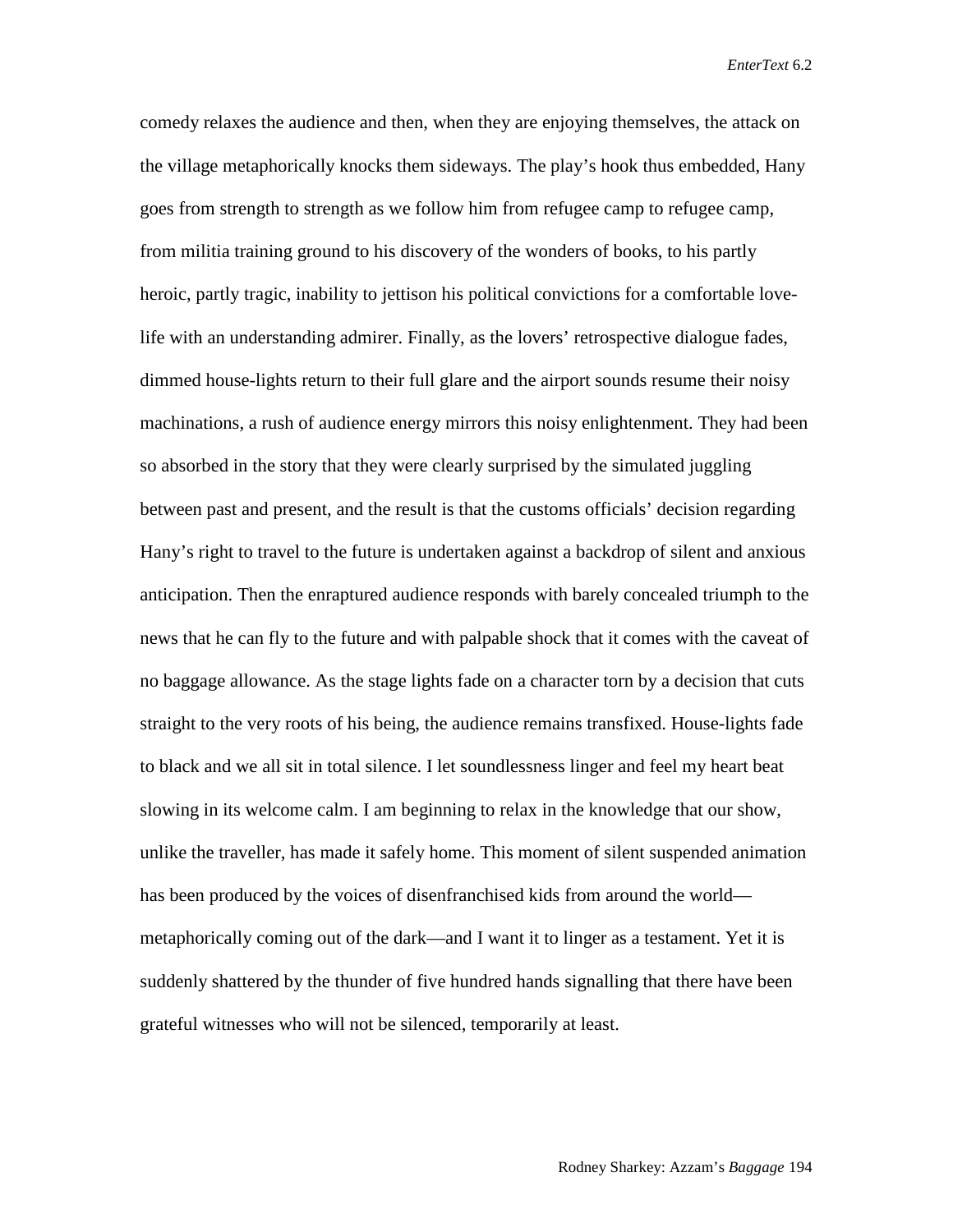After sustained and spontaneous applause, Fateh Azzam takes centre stage for the Question and Answer session. An African-American ethnographer, and colleague, begins to ask him the first question of the night, but then breaks down. Although he's not able to articulate it, everybody knows that the sight of this young African man torn between past and future has touched him deeply. In that moment the incongruity of casting an African as a Palestinian is blown away. A Palestinian student tries to explain how she carries the bag her grandmother gave her, but this is all she manages to say before tears take over. A Cypriot girl who never knew her father, killed in the 1974 war, manages to say "thank you, thank you" between her sobs and then a pleasant and "well-heeled" student from Turkey whom I know as an archetypal Polly-Anna from my lectures, stands up and bursts into tears. Clearly, she wants some baggage! Oh what a hit we have!

During the Q&A, Azzam speaks eloquently about baggage in the Middle East and how each community must try to understand the baggage of the other. A warm and informed debate ensues between Azzam, three Israeli teachers, a Tunisian and an Algerian. The student audience listens intently to a debate about something that I know for a fact they previously had little or no interest in. Azzam tells both Hany and Suzannah that they have made him extremely proud, and, thankfully, he congratulates me and assures me that he has no problems with the various changes that were made. I am enormously relieved, and can finally enjoy the applause.

In the dressing room later, the cast are rightly ecstatic. I tell them not to be disappointed if tomorrow night's performance is flat (as second nights invariably are) and tell them to make sure that they work towards trying to maintain a forward momentum. In the spur of the moment all agree that this is the greatest night of their lives and push me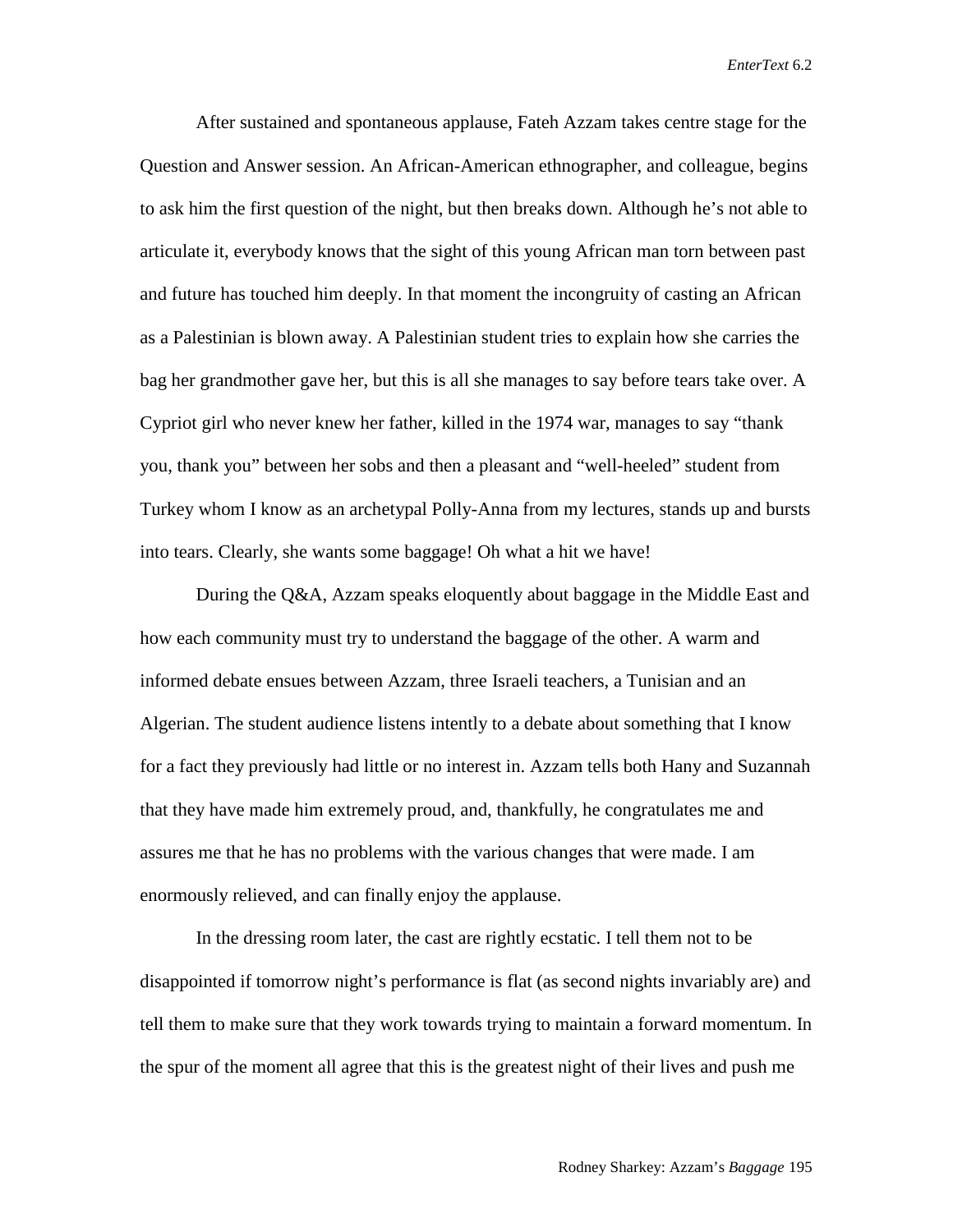to confirm that this is also true for me. Side-stepping the question I tell them that the elation produced by successful performance is as pure a high as they will ever experience and that, as with all things, this will be followed by a low: that when the play has finished its short run and there is no curtain call next week they will feel bereft and empty, but that this too will pass. In the end they will have a memory of achieving something important and memorable, of being a part of something intimately social; of being a part of society in a meaningful sense because they have altered it positively, if only for a moment. I also tell them that the best way to offset the disappointment of the conclusion of a show's run is to turn the moments into a vocation and to immerse themselves in the theatrical world. Hany, for one, says that he would like to become an actor but is concerned that it is far less secure a career than engineering. So I tell him that his dilemma mirrors the traveller. He has the ability to do either option well but must be wary of getting caught, immobile, between the two. In one of those poignant theatre moments they all agree that their next production will have exactly the same cast and crew and try to make me promise that I will direct it. I say "we'll see" in the knowledge that it's next to impossible, but with that sense of pleasurable melancholy generated by feeling the bond between them that our little show has wrought. Tonight, at least, there is no baggage.

As a postscript, the shoulder bag routine at first split the audience down the middle. While many grumbled in frustration at the traveller's inability to get his bags in order, others giggled and laughed with delight. Here attitudes to life articulated themselves in apposite sounds. However, when Hany in a moment of inspired improvisation punctuated the swinging bag routine with a full stop, by thrusting both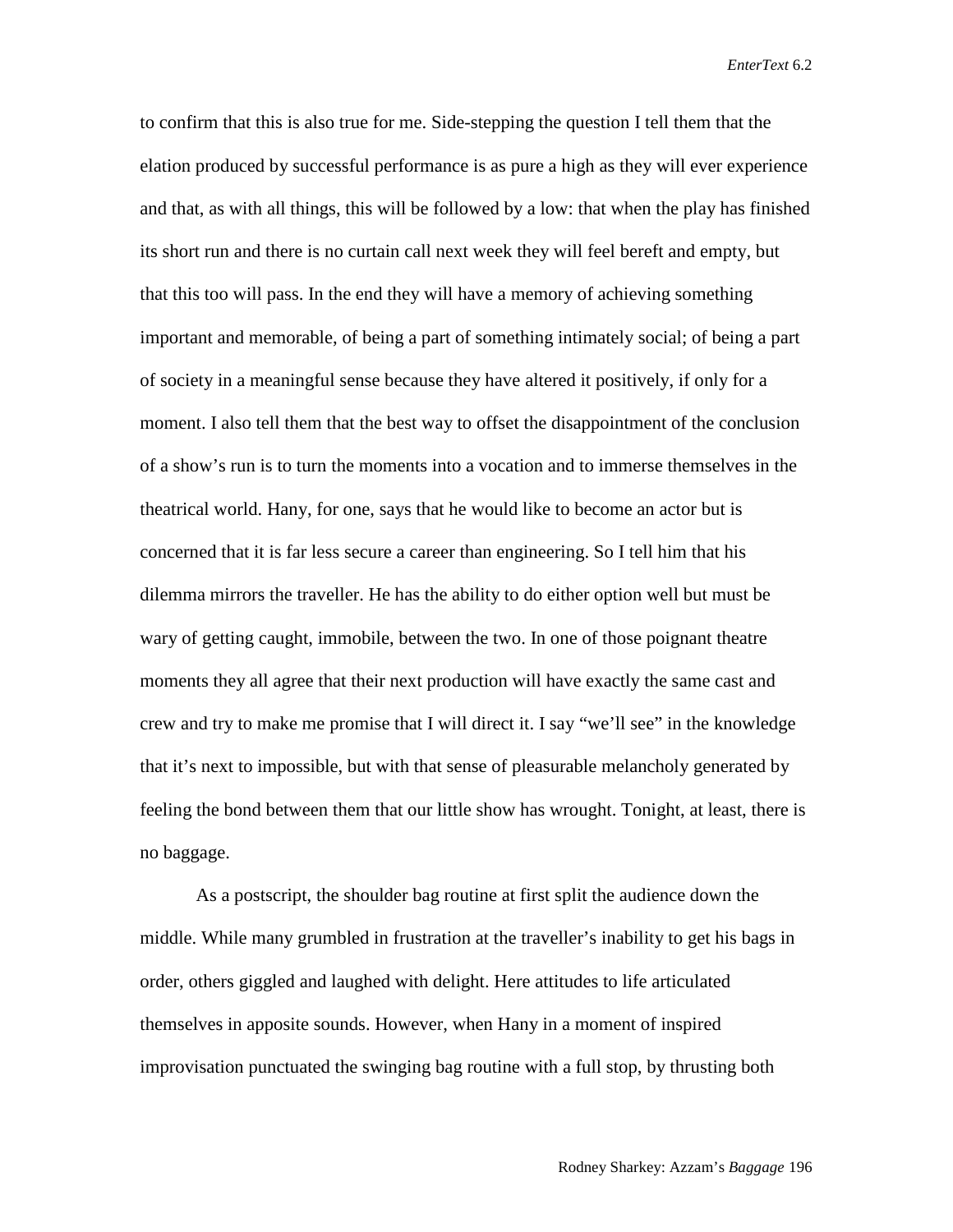arms into the air so that the bags sat obediently on either shoulder, he received a spontaneous and uproarious round of applause. In that moment, Chaplin, Beckett and a Palestinian playwright and civil rights activist were frozen in perfectly intertextual, comic accord. It was an instant of sympathetic magic that I will never forget, because it felt like something: something old and brand new, something true.

#### **Appendix**

Cast and Crew of *Baggage*, Old Nestorian Church, Famagusta, Cyprus,

26-29 April 2005.

**Fateh Azzam** (author) was born in Beirut, his parents having fled Palestine in April 1948. He began work in theatre in Maine as a mime, before moving to Boston in 1980 to work as an actor and choreographer. In 1985 he moved to Ramallah and was administrative director of the Nuzha – El Hakawati theatre in East Jerusalem. Thereafter he became director of Al Haq, a Palestinian human rights organisation based in Ramallah, and has subsequently been involved in many Palestinian, Arab and international human rights organizations. His play, *Ansar* (1991) toured the UK, Canada, and America. *Baggage* was written in 2003. He is currently the director of Forced Migration and Refugee Studies at the American University in Cairo **Nicholas Pagan** (producer) was born in London and has lived in Paris, Florida, and Alabama. He now lives in Famagusta. He has written extensively on the theatre for many theatre journals. He is the author of *Dreamwork* which was staged in Florida.

**Hany N. Berhan**, (actor) is Eritrean. He lived in Jeddah, Saudi Arabia and Dubai and now lives in Famagusta.

**Suzannah Mirghani**, (actor) is Russian and Sudanese. She was born in Omdurman and has lived in Rostov, London, Dubai and Qatar. She now lives in Famagusta.

**Natasha Qandour** (actor) is Jordanian and now lives in Famagusta.

**Figen Unler** (actor) is Cypriot. She was born in London and now lives in Girne.

**Emel Akpınar** (actor) is Cypriot. She was born in London and now lives in Famagusta.